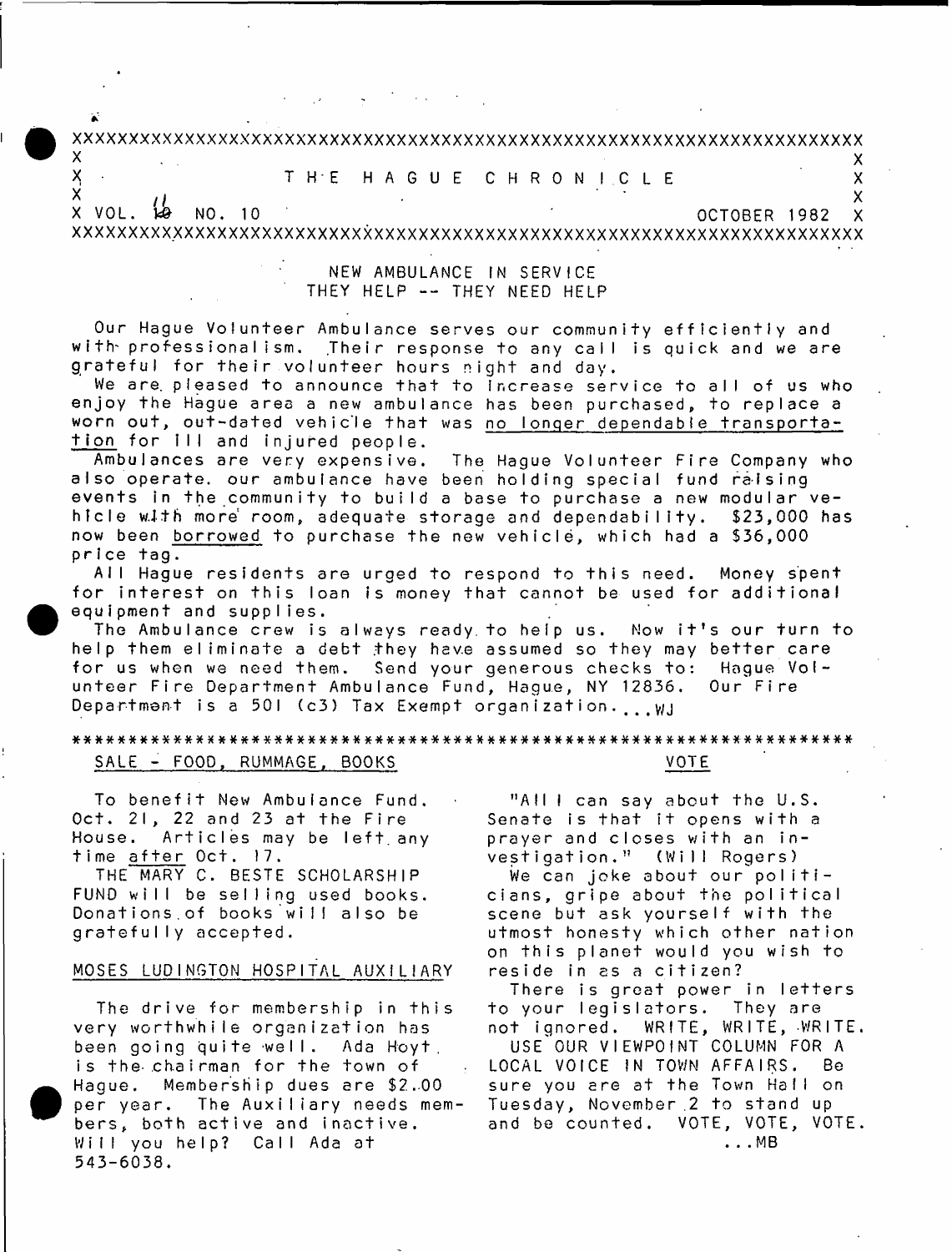#### HERE WE ARE AGAIN

It was suggested by a reader that we review for you the members of our staff and the code under which they operate - so here goes:

- Editor Margaret Broderick (Mrs. James - MB
- Editor Alison Craig (Mrs. Bruce) A C
- Editor Billie DeGraff (Mrs.
- $Ervin) BDeG$ Publisher - Dorothy Henry (Mrs. John), DJH
- Treasurer John J. Kennedy  $(\texttt{Jack}) - \texttt{JK}$

We owe a big thanks to all our helpers, who collate, staple, fold, staple again and stamp. They include; Will & Beth Cockrell, Bert  $8$  Ed Crabbs, Erv DeGraff, Dottie Engler, Kay Engler, Louella *&* Mac Grimes, Eleanor Hibberd, Joan Jacoby, Mr & Mrs Carl Janzen, Jack Kennedy, Fio Lee, Mr & Mrs Evert Lindquist, Jane Parmley, Marion Shoemaker, Clifton West and Martha White. (Hope we didn't miss anyone!)

And a special thanks torEv Lee and Jim Broderick who keep the "presses" rolling and to Captain Charles Henderson for his excellent proof reading. We can't forget Dolores Paul and Evelyn Bass of Silver Bay Assoc, for assisting the computer in getting our mailing labels to us, and to Mr. Jacoby and the Silver Bay Assoc, for providing their time and labels as a service to our community. Again we say THANK Y'ALL..,djh

#### NEW FM STATION IN TICONDEROGA

Owner and manager of Radio Station WIPS, Gus Cawley, has a new FM radio station, WXTY now in operation. WXTY is located at 104 FM on your dial. This station is on 24 hours a day, every day. It is a great comfort to know that we now. have a means of communication af-. ter WIPS signs off the air at dusk.

# WBZA RADIO TO CHANGE FREQUENCY AND OPERATE FULL TIME

WBZA, Glens Falls, which went on the air May 28, 1959 as WSET will now operate full time beginning October 31 on 1230 kiloHertz. The Larry King Show, a ceast to coast telephone talk feature from the Mutual Broadcasting System will be heard Tuesda.y through Sunday mornings, (Mon. thru Frt. nights) from midnight to 5:30 a.m.



 $\epsilon$  .

Our staff thought this column , was a whale of a good idea  $-1$ <sup>+</sup> would give our readers  $a$  chance to, express themselves about subjects in Hague that concern them. We .. didn't- get any letters for this, column this month, but'we did get. a reply from Assemblyman Andrew Ryan, Jr. in answer to our  $\cdots$ Sept. Viewpoint concerning the legality of having the School ' Board co-defend in the IP-suit against the town of Ti. Mr:  $Ryan +$ states: "Each town is entitled to challenge the equalization rates.. If the facts back up the challenge, changes are usually made. The board's decision to hire counsel to represent them in the actions and proceedings brought by Inter-  $\dot{\phantom{a}}$ national Paper Co. is legal."

There must be a subject which interests- you enough to write. How about TAXES, VANDALISM, HEALTH HAZ-ARDS, LAKE LEVEL'S, ETC. ETC. Your letter must be signed but your name will be withheld upon request.

# $\ldots$  djh

#### HAGUE FISH AND GAME CLUB

The Hague Fish and Game Club will hold a pet luck supper on: Oct. 19 at the clubhouse at 6 PM. A meeting will follow. New members welcome. Come and bring your favorite dish - also your spouse.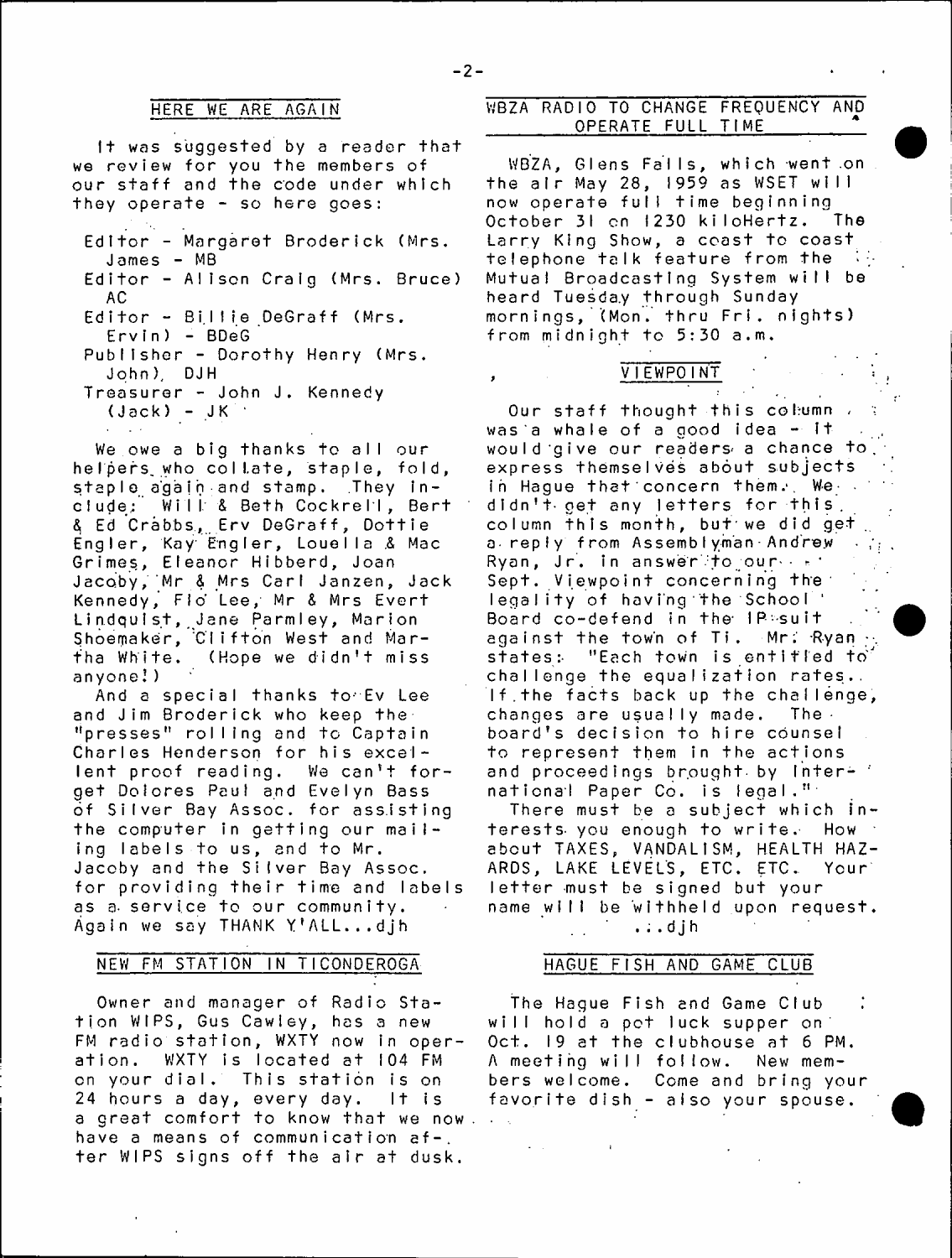This is an.off year for localelections. However, due to the death of Councilman John T. Henry there will be an election to fill his unexpired term of one year. Two candidates are running for this office. They are Raymond •Laundree, Democrat and Dorothy Henry, Republican.

# RAY LAUNDREE - DEMOCRAT-

**Contract Contract Contract** 

I was born in Keeseville, NY and attended Keeseville Central School, from which I graduated in 1941. I entered the Army Air Force in 1942, serving four years, in the China Burma Theatre. Discharged In 1946, l'enrolled in Oswego State University and graduated in 1949 with a B.S. degree.. I have also done graduate work at Plattsburg State University.

**1** was married to Marge Hanna, RN, in 1948 and we are the parents of four children: Mike, Doug, Meg and Katy.

I moved to Hague in 1949 to teach In Hague Central School. I taught here until 1979 when I was transferred to the Ticonderoga High School. I retired from teaching in June 1982 after 33 years of service.

I have been a Past Commander of the Hague American Legion and a Past Commander of the Warren County American Legion; also a past board director of the **N.Y.** State P.T.A., and a member of the B.P.O. Elks Lodge, Ticonderoga.

I believe in the town of Hague . and its future potential and would like to take an active part in assisting the elcted officials in. obtaining this goal. ■

**•** 

#### ELECTION DOROTHY J. HENRY - REPUBLICAN

When my husband Jack died In May I was henored by the Town Board with the appointment as Councilman to serve the remainder of the year. I have worked closely with the Planning and Zoning Boards as  $\cdot$ liaison between them and the Town Board. 'I have also been responsible for working with the Park caretaker, helping to solve problems that occur there.

I was born in Chambersburg, Pa. and grew up in Hagerstown, Md. where  $\Gamma$  graduated from the Hagers-1 town Business College. I enlisted in the WAC in 1944, stationed at the Hq. 3AF, Tampa, Fl.

I first moved to Hague in Feb. 1947 and lived here with my husband and son John and daughter Ginger, both of whom were born here. We later lived in the Washington, D.C. area where son Edward was born. We moved back here in the late 50's where all three childron attended Hague Central School. After living in Virginia from 1961 to 1974 where I was employed as a library clerk in McLean H.S., we retired to Hague. My husband first served Hague as Town Justice and later as a Councilman until his death. When our children attended school in Hague I was active in the Girl Scouts, the Hague Baptist Church and was instrumental in founding the Hague Public Library, I amcurrently publisher of The Hague Chronicle (a volunteer assignment which I thoroughly enjoy), a past president of the Carillon Garden Club and a volunteer in the Moses Ludington Hospital. My main objective in serving as

Town Councilman is to devote my time and energy into keeping Hague, the unique and wonderful place.I. have learned to love as home.

 $-3-$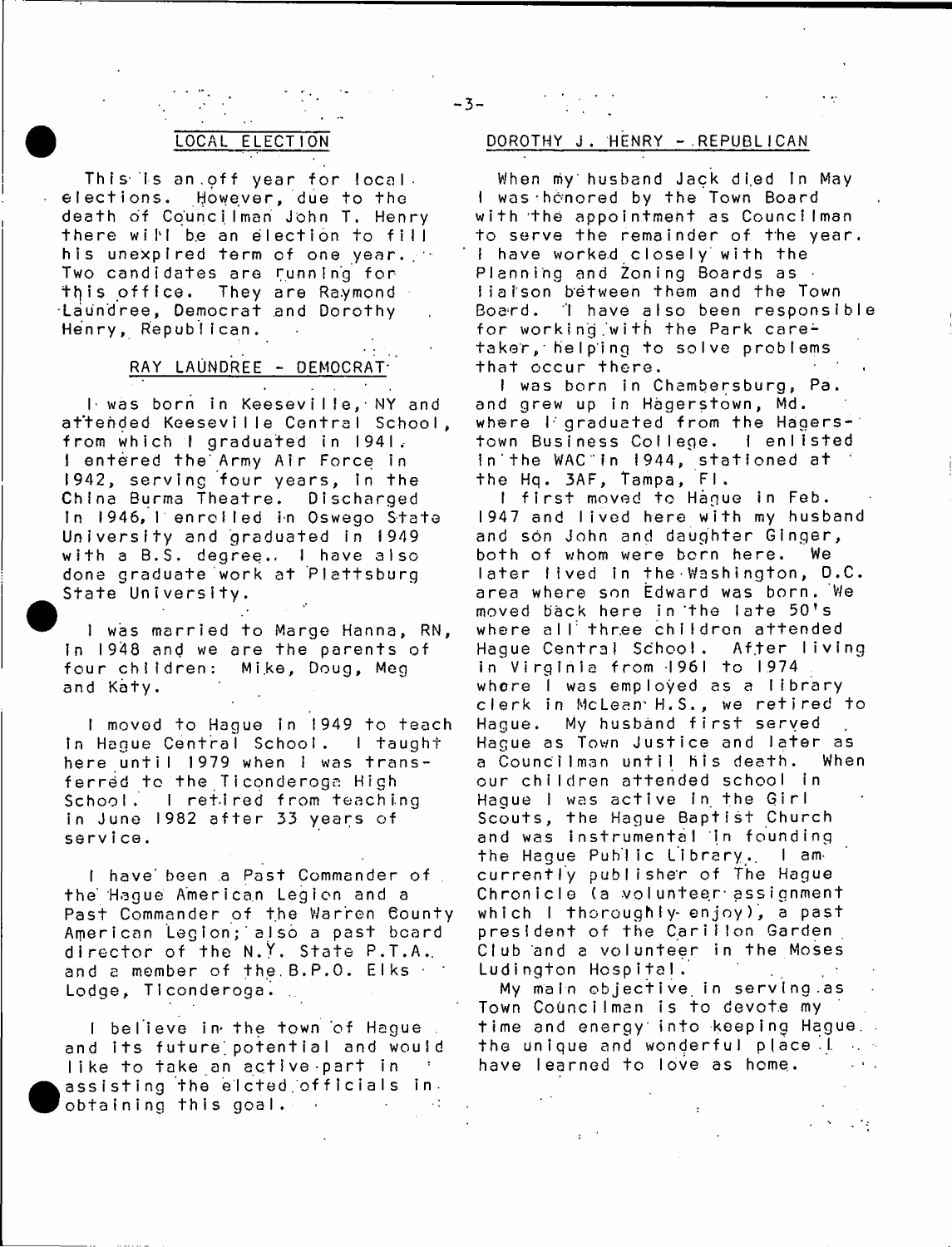$\mathcal{A}^{\text{out}}$ 

# WEATHER OR NOT  $10/10/82$  SCHOOL BOARD - 9/21/82

Eban and Enoc, having finally mended their differences over socialism, were sitting on the front porch pondering the fall colors. MEban, why you think the leaves are a lakin color this a year?" $\cdot$ ''Why Enoc, thought you knew." "Nope", says Enoc.  $\mathbb{C}^{n+1}$  it's polotics, they cut the paintin' program back." Well now, political campaigns have been rained and snowed out, but they exert very little power on nature,

August was one of the'coldest on record with 2 in. of snow in the High Peaks and Vt. Many gardens in Graphite were hurt. Sept. was another record breaker, having the least amount of rain and greatest amount of sunshine in five\* years. Rain has finally come, with 4.2 in. this month. The temperature of the lake at the 2 ft. level is now  $62^{\circ}$ F. Heating degree days for the season is 342, slightly above average. Due to the earlier dry months the leaves dried out before their bright colors made through the change of chlorophyll affected by less daylight. The cool weather is setting in and the last of the crop should be harvested or covered at night. With the wood split and stacked, sit back and enjoy the crackle and warmth of the fire. Hope Eban and Enoc can decide what they will be voting for.

Happy hunting, Eloc Salguod

# HAPPY STAFFERS

b.ecause you, our readers, have overwhelmed us during the past month with your generosity. We received 97 gifts and many nice notes.' We added 22 names to our mailing list this month. Unfortunately we deleted 25 names (those that failed to respond to our request to let us know if they were still interested. THANK YOU AGAIN VERY VERY MUCH. ...djh

Mr. Corbo, principal of the Middle School brought a sketch of a sign that could be used to identify the school. He proposed that the Board use a gift of money in the amount of \$300 from the PTA for this purpose. Board approved.

Mr. Wayne Judge, School Attorney, explained the school's position in the dispute between the Town and Village of Ticonderoga and the International Paper Co. He said it was important for the school to actively participate In the law suit since the reduced tax, if approved, would result in a loss of approximately \$300,000 per year to the school district, or about  $25\%$ of its revenues. He discussed steps to date and precedent in other school districts...BDeG

# FLU VACCINE

Any resident of Hague aged 60 or over may get his flu shot at the Town Half on October 20 between the hours of 10 and 12 AM. If you need a ride to the Town Hall, call Diane at 543-6I6I.

# HAGUE GIRL SCOUTS

Fall activities for Junior Girl Scout Troop 256 have begun at the West Hague home of Laura Meade, leader. Girls in 4th, 5th and 6th grades are welcome to attend the regular meetings on Tuesdays after school. Mrs. Sharon Busick, assistant leader, and Mrs. Meade will be planning a program which will culminate In having the qirls achieve the new badge on the Adirondacks which was recently approved. (Mrs. Meade was the author of this badge.! For details call Mrs. Meade at 543-6060 or Mrs. Busick at 543-6402 Girls in grades 1, 2 and 3 are invited to join Hague Brownie Troop 265 which will meet at the home of Jody Cole Wednesdays after school starting October 20th. Mrs. Coie may be contacted by phone at 543-6627. LMeade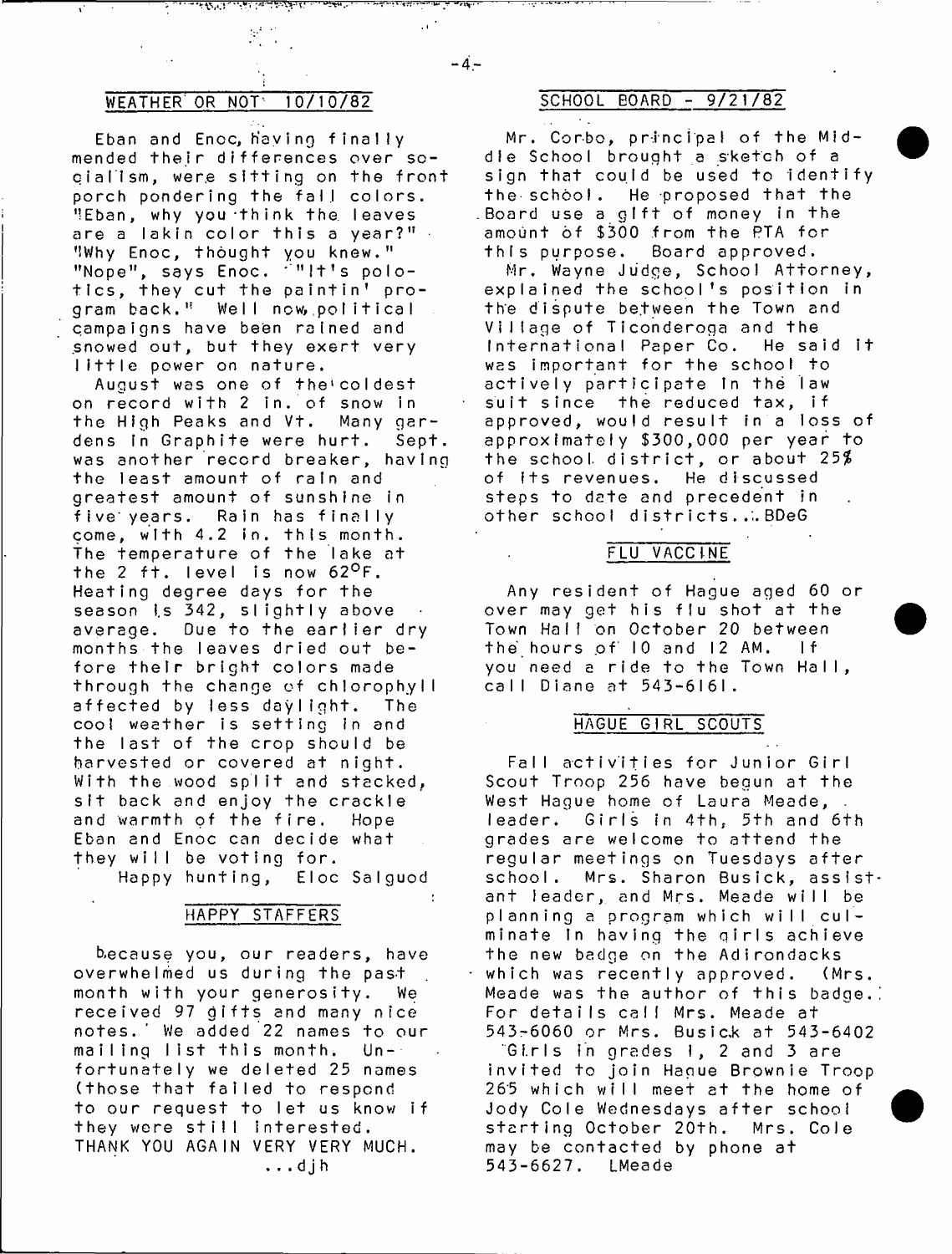#### VETERANS' INFORMATION ALL CONDALISM AT SCHOOL

From Mr. Joseph Fiore; Director Warren County: Veterans' Service Agency, we have received the  $f \circ f$ lowing pertinent information: •

A veteran has a right to have his discharge from the servicerecorded free of charge at the. office of the County Clerk in his home county. After the filing, the veteran, his dependents or survivors may obtain a copy any time it is needed. It is always needed . following a veteran's death in order to apply for a variety of benefits. Every veteran, who has not a l ready done so, should take his discharge papers to the County. Clerk's Office and request that they be recorded.

# PLANNING BOARD MEETING 10/7/82

A home under construction in Hague is in violation of the Town Zoning Ordinance and a fine of \$250. per week began on 10/7/82.

A public hearing on the subject of the Dan Belden subdivision of his property will be held on November 4 at 7 PM in the Town  $H$ all.

Art Steitz requested a building permit to put a bay window on the rear of his house. Since the window would be closer to the rear lot property line than allowed under our ordinance, he will need to apply for a variance.

#### CHANGE OF PUBLISHING DATE

We only had a couple calls wondering why they had not received their Oct; Chronicle; As reported in the September issue, the publishing date has been, changed to mid-month. This enables us to report. the Town Board and Planning Board soon after they meet. So for all of you who have wondered why you didn't get your October issue, here "tis...djh

Three Hague youths were arrested for allegedly vandalizing the former school building. An estimated \$5,000 damage was done. Bruce McLean, Leaman Snow and a youthful offender were charged with third degree burglary and remanded to Warren County Jail with no bail. They appeared in Queensbury Town Court on October 13.

At the court appearance on Oct. 13 the youthful offender was permitted to plea to a lesser charge' and a pre-sentence report ordered. Bail was set for the other two at \$2500 each and they were ordered to appear before Judge Little, Queensbury Town Justice, on : October 18.

In the meantime, Dan Belden's highway crew has; cleaned up the school and clear plastic will be put in all the outside windows that have been broken...djh

#### ADULT EDUCATION IN TI

The following courses are being offered during the fall semester,  $\cdots$ beginning as early as 10/4:

Pre-Iicensing Driver Safety Education

Microcomputers: A Practical Introduction

Tone Up and SIim Down Local History: A Look at Ticonderoga

Adult Basic Education Program High School Equivalency Program

For more information on any of these courses, contact Dominic' Mucci at 585-7437. Most of these courses begin the week of  $10/18$ , so it is not too late...djh

# # # # \* # # # \* # # # # # \* \* \* # #

The first concert of the Glens Falls Symphony will be held in the Lecture Hall at Adirondack Community College on Nov. 7 at  $3$  P.M. Admission  $$2.75$  for adults and \$1.50 for children and senior citizens. Program will be "The Four Seasons" by Vivaldi and Mendelssohn's Violin Concerto.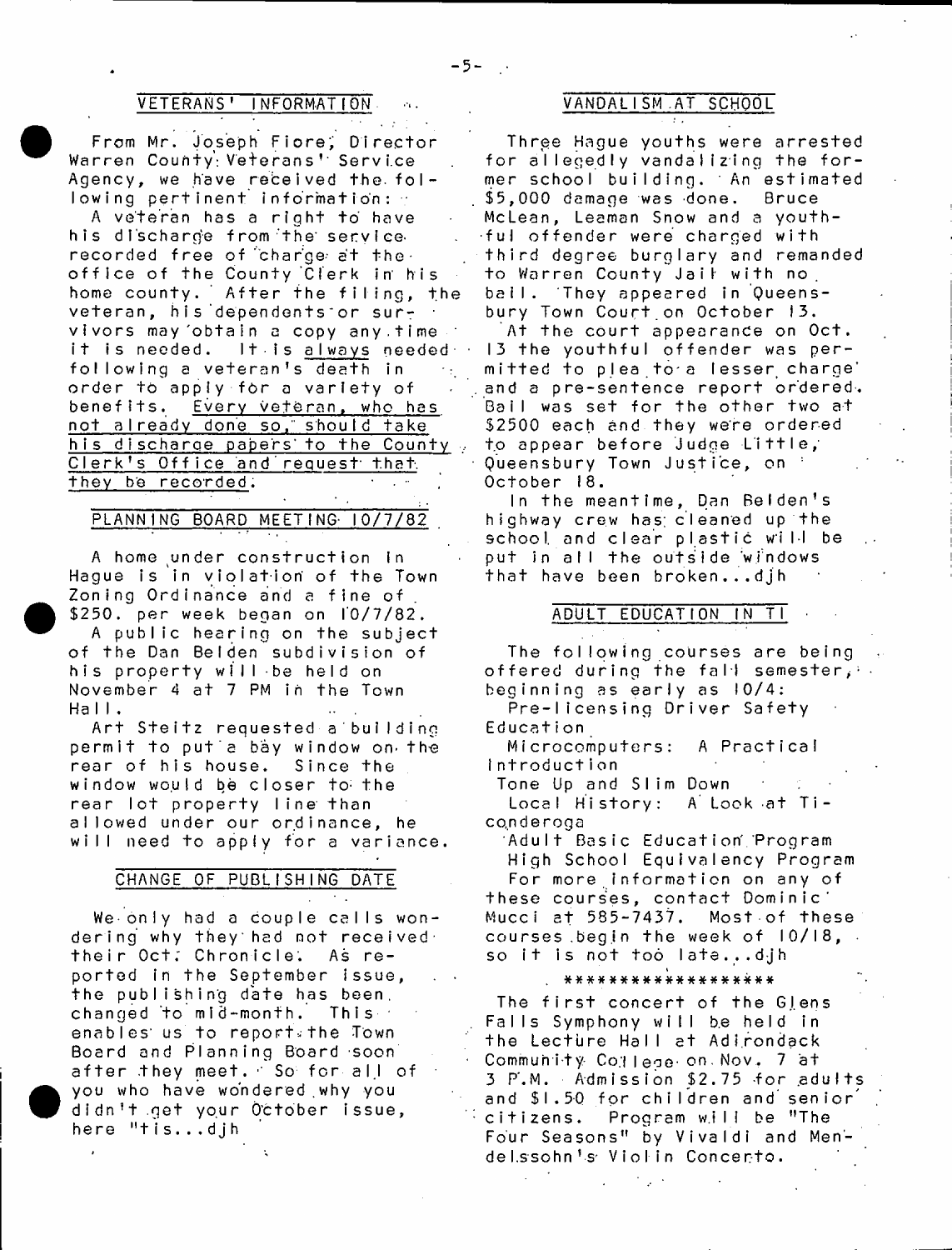#### FALL SPORTS

The following students from Hague are involved in the sports program in the Ti School System:

VARSITY FOOTBALL - Arthur Belden,  $\cdot$  Michael Stormer JV FOOTBALL - Paul Belden Jr. VARSITY CHEERLEADING - Pam Dunklee JV CHEERLEADING- Cathy Meola GYMNASTICS - Lynn Coffin, Lisa Coffin, Tara Cole, Toni Cole, Jangt Ross, Lana Ross CROSS COUNTRY - Daniel Denton, Michael Meola  $BOYS$  SOCCER - Jay Denno, Jay Jordon, Doug Olcott, Jeff Plass GIRLS SOCCER - Tina Belden, Katy Laundree, Tammy Yaw

'Dan Denton and James Belden attended Casey Jones Basketball camp at Norwich University, Northfield, Vt. in September.

Many thanks to Dan, Joan and Barbara Belden for transporting the Babe Ruthers to their games during the summer...JBelden

a \* \* \* \* \* \* \* \* \* \* \* \* \* \* \* \* \* \* \* \* \* \* \* \* \* \* \* \* \* \* \* \* \*

*Now* **Autumn** *\*s f i r e b u r n s s l o w l y along the woods And day by day the dead leaves fall and m e l t* **.** *..William Allingham'*

### \*\*\*\*\*\*\*\*\*\*\*\*\*\*\*\*\*\*\*\*\*\*\*\*\*\*\*\*\*\*\* TOWN- BOARD - OCTOBER

Preliminary budget figures for 1983 project an increase of 5.4\$. Wages and benefits are the main cause of the increase. All hourly employees will receive a 50¢ per hour increase. Salaries of Town Board members, Town Justice, Supervisor, Director of Finance, Town Clerk and Assessors all remain the same. Fire and Ambulance District will increase from \$15,000 to \$20,000. The total amount to be raised by taxes will increase from \$230,888 to \$250,878. Public hearings will be held in the near future on the preliminary budget.

The Town Board unanimously approved the following resolution: "RESOLVED, that the^Town Board of the Town of Hague hereby requests the New York State Board of Equalization and Assessment to undertake an independent examinatioriof the full value of all properties in the Ticonderoga Central School District located in both the Town of Hague and Town of Ticonderoga to confirm the inequality that presently exists in the method used to compute the proportion of school tax payable by the real property owners in each township and further, having confirmed unto themselves that an inequal ity does exist, to establish a special equalization rate for the Town of Hague to be furnished to the school authorities for purposes of equalization under 1314 of the Real Property Tax Law.

Adopted by the Town Board of the Town of Hague this-12th day of October 1982."

Hague is currently paying  $\leq$ \$677,309.24 of the TOTAL Ticonderoga school budget. All of Ticonderoga pays \$1,397,257.20, with international Paper Co. paying \$665,243.52 fort'hemil! alone, leaving \$732,013.68 to be paid by all other residents and commercial. properties of Ticonderoga...AC

#### INTERN PROGRAM

The New York State Assembly provides college (both undergraduate and graduate) students with numerous internship opportunities each spring semester. Undergraduates generally receive a full semester of credit and an \$850 stipend. Graduate students work in leadership offices between January and August and receive an  $$8,000$  stipend. For details contact: Assembly Intern Committee, Legis- $\cdot$ lative Office Bidg. - 829-A, Albany, NY 12248. (518) 455-4704.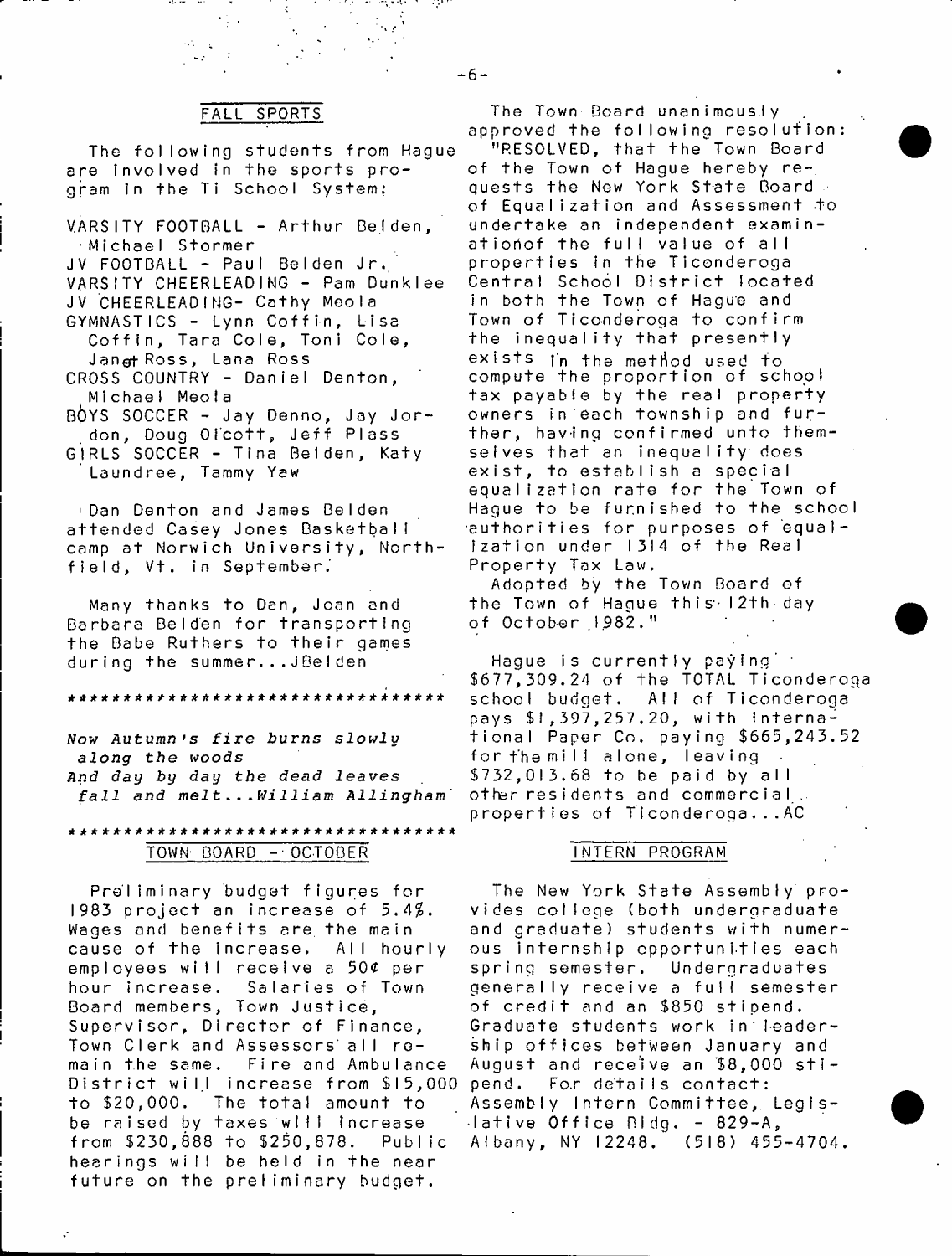# SOUNDINGS

- BORN A boy, Garth Michael, to Mary Anne (Denno) and Kenneth Osier on August 13 in Ticonder-.oga. Grandparents - Anna and Bernard Denno.
- BORN A boy, Robert Sabato, to Mary Ann and Michael Meade on September 5. Proud grandma is Laura Meade of Hague.
- BORN .- A girl, Eve Ellen, to Nancy (Young) and Dennis Trombley, Sept. 5 in Ticonderona.
- BORN A boy, Peter Thomas, to Diane and Steven Olsen, on September 21 in Ticonderoga.
- BORN A boy, Daniel Paul, to Debby and Frank Barnes, Kingston. Daniel is a great grandson of Betty & Clifford Decker of Hague.
- DIED Lona F. Bartlett, 81, a life long resident of Hague,. in Glens Falls on October 7. Miss Bartlett served in the Nursing Corps in WW .II in the Pacific area...

 $\mathcal{A}=\mathcal{A}$  .

DIED - John Perkins, Crown Point, . father of Al Perkins of Hague, in Moses Ludington Hospital on October 8.

# **SENIOR CITIZENS - GOLDEN KEY**

فكالربي Senior Citizens have free access to all school sports events, music concerts and dramatic' performances in Ticonderoga. Recognizing the progress of our community, the Board of Education adopted a policy. that allows Senior Citizens (those over  $60$  years of age) free admission to basically all school events.

Golden Key admission cards are available at the Superintendent's office on Amherst Ave. between the hours of 9 and 4 p.m. For further information, call 585-6674.

# PREMIER SHOWING OF "OUR SMALL TOWN" STARRING HAGUE CITIZENS

The Hague Historical Society had a great annual trip north. First they were hosted at the Pok-0- MacCready Outdoor Education Center. While there they toured a one-room schoolhouse where many stories were swapped. They also visited a blacksmith shop, an old family cemetery, and the Old Homestead. During the tour shingle making was demonstrated and all had a hand in<br>candle making. (Bob Cole made one candle making. (Dob Cole made one to burn at both ends!) After dessert of apple crumb cake made in a Dutch Oven in the farm house, we headed to the Westport Inn for lunch. Following lunch some headed south visiting the Crown Point Fortress.

This month's meeting will be held at the Hague Baptist Church on Wednesday, October 20.at  $7:30$  p.m. The.proqram will entail the video tape of Haque and a discussion of "Our Small Town". Come on out and see yourself or friends on television and learn about Haque's past and present...D. Cole, V.P.

\_\_\_\_\_\_\_\_\_\_\_\_\_\_\_\_\_\_\_\_\_\_\_\_\_\_\_\_\_ i JUST PLAIN <u>NASTY</u>

WORDS: *Le.t's be realistic* MEANING: *Look at the* NASTY side. WORDS': *Please let we finish.* MEANING: *Just shut up, I want to* g*ret t h a t* NASTY *crack* in. WORDS:  $I'm$  telling you this for *your own good.* MEANING: I want to tell you some*thing* NASTY **about yourseif** WORDS: *I let it go in one ear and out the other* **.** MEANING: The gossip wasn't NASTY **enough to** *pass on.* WORDS: *She really has a lot of good points.* **.** MEANING: *And lots of* NASTY *ones.* WORDS: **J** fm *signing this* -ANONYMOUS MEANING: *I don't want you to know* who wrote this because sometimes *I think I am rather* NASTY *myself.* ...Anonymous' (MB)